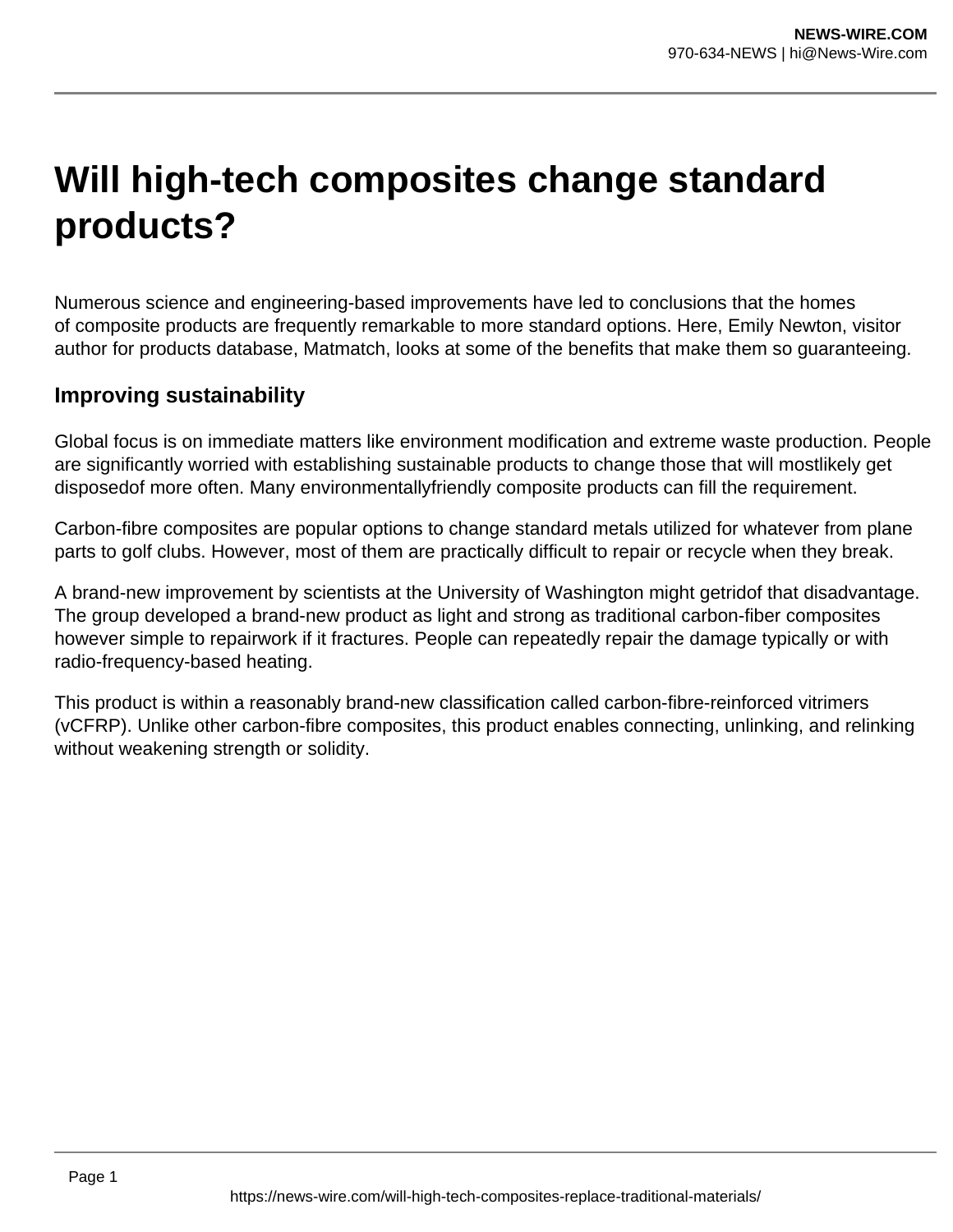

An benefit of composite products is that they can gobeyond their initial homes, such as recovered wood dealtwith for heat resistance. That suggests individuals might be shocked as they findout more about how composites might modification the attributes of common products they idea they understood well.

## **Enhancing important procedures**

People who work with composite products typically examine how they might aid users enhance their procedures. For example, composite screws are typical options for puttingtogether decking duetothefactthat they're usually denser than standard wood variations. They likewise have finer threads and relatively smallersized heads, making them simpler to drive into decking.

Improving screws can conserve on labour expenses and boost the opportunities of getting fantastic results, and this is simply one example. Ways to reinforce an existing procedure might endupbeing evident at practically any phase, from creating a item to putting it through quality checks.

Much of the continuous work associated with composite products issues futuristic approaches, such as using robotics. For example, Rolls-Royce has a brand-new devoted center for establishing brand-new composite products. One of the approaches there issues utilizing robotics to assistance make composite fan blades utilized in jet engines.

Each part has roughly 500 layers of carbon-fibre product, each used in a totally automated procedure monitored by factory employees. Robots lift and relocation the parts inbetween assembly line stations, guaranteeing a smooth, effective operation.

Futuristic systems are not the just emphasize of composite products. There hasactually been important researchstudy into making the products themselves speedup factory procedures. Researchers have established a composite laminate that modifications colours in reaction to contortion.

They think this will enable finding issues at earlier phases and alert individuals to possible product failures.